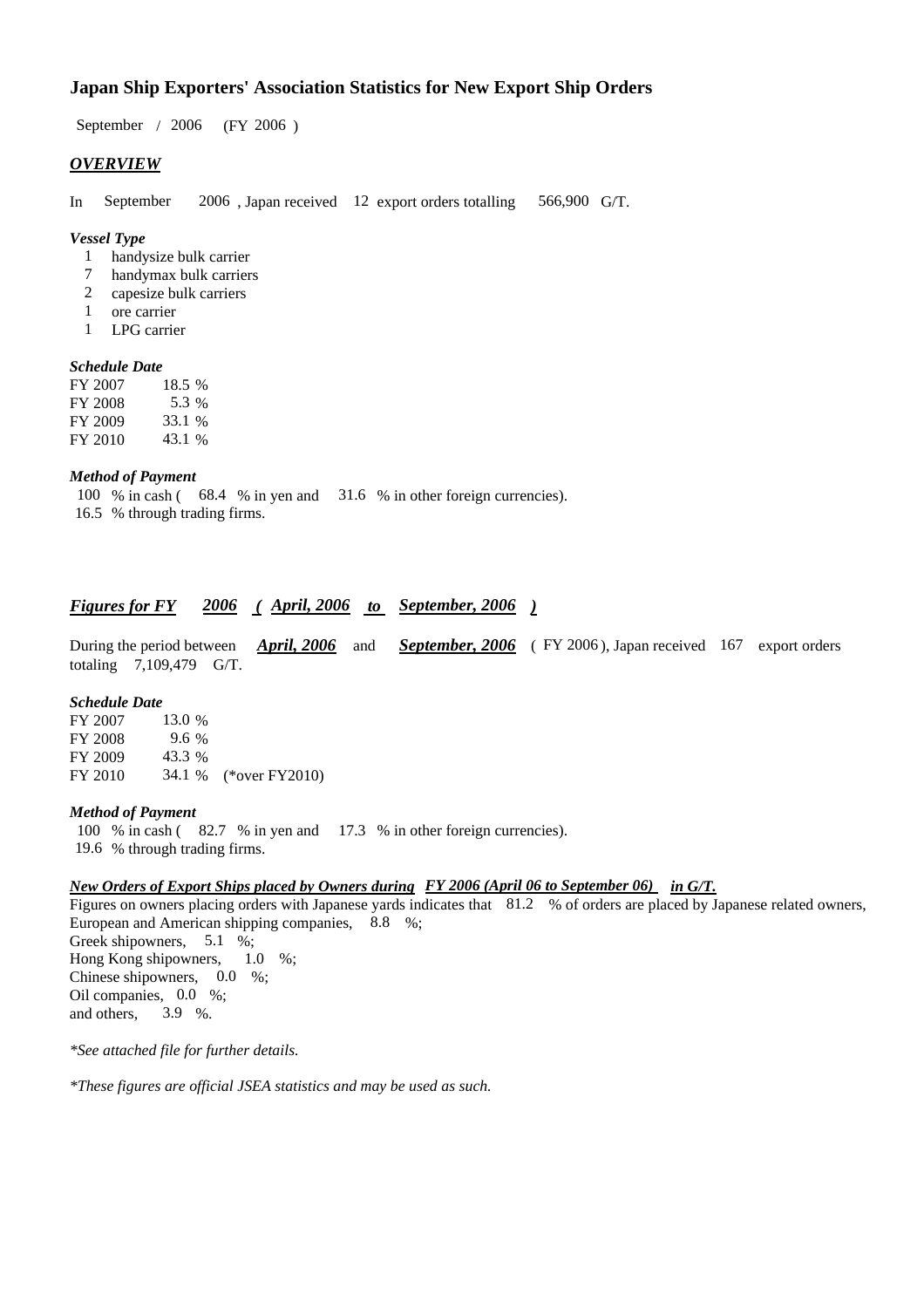# Based on Fiscal Year

No. G/T No. G/T No. G/T No. G/T No. G/T No. G/T No. G/T No. G/TGeneral Cargos | 31 795,950 7 106,400 1 3,940 0 0 3 44,100 0 0 11 154,440 16 270,740 Bulk Carriers | 262 | 11,659,326 | 47 | 1,970,340 | 16 | 639,400 | 19 803,980 24 843,670 | 11 | 520,600 | 117 | 4,777,990 | 222 | 8,749,200 Tankers | 136| 6,187,410|| 15| 925,050| 9| 499,149| 9| 499,600| 5| 206,950| 1| 46,300| 39| 2,177,049|| 110| 5,979,949 Combined Carriers 0 0 0 0 0 0 0 0 0 0 0 0 0 0 0 0Others | 1 | 7,000 || 0 || 0 || 0 || 0 || 0 || 0 || 0 || 1 | 7,000 || 1 | Total 430 18,649,686 69 3,001,790 26 1,142,489 28 1,303,580 32 1,094,720 12 566,900 167 7,109,479 349 15,006,889 FY 2006 / FY2005 (%) \* 100.4 167.5 120.0 120.0 120.2 147.2 40.7 104.7 104.7 \*\* 149.7 In CGT | | 9,498,293| | 1,489,746| | 569,433| | 721,115| | 565,582| | 237,830| | 3,583,706|| | 7,394,404 Apr 05 to Mar 06 Apr 06 to May 06 June<sup>2006</sup> July<sup>2006</sup> August 2006 September 2006 Apr 06 to Sept 06 Jan 06 to Sept 06 Description

*Figures for shipbulding orders of 500 G/T and over for export as steel vessels placed with JSEA members are covered.*

\*FY 2005/FY2004

\*\*Calender Year 2005

JSEA (October 2006)

# New Export Orders Placed in September 2006 (FY 2006)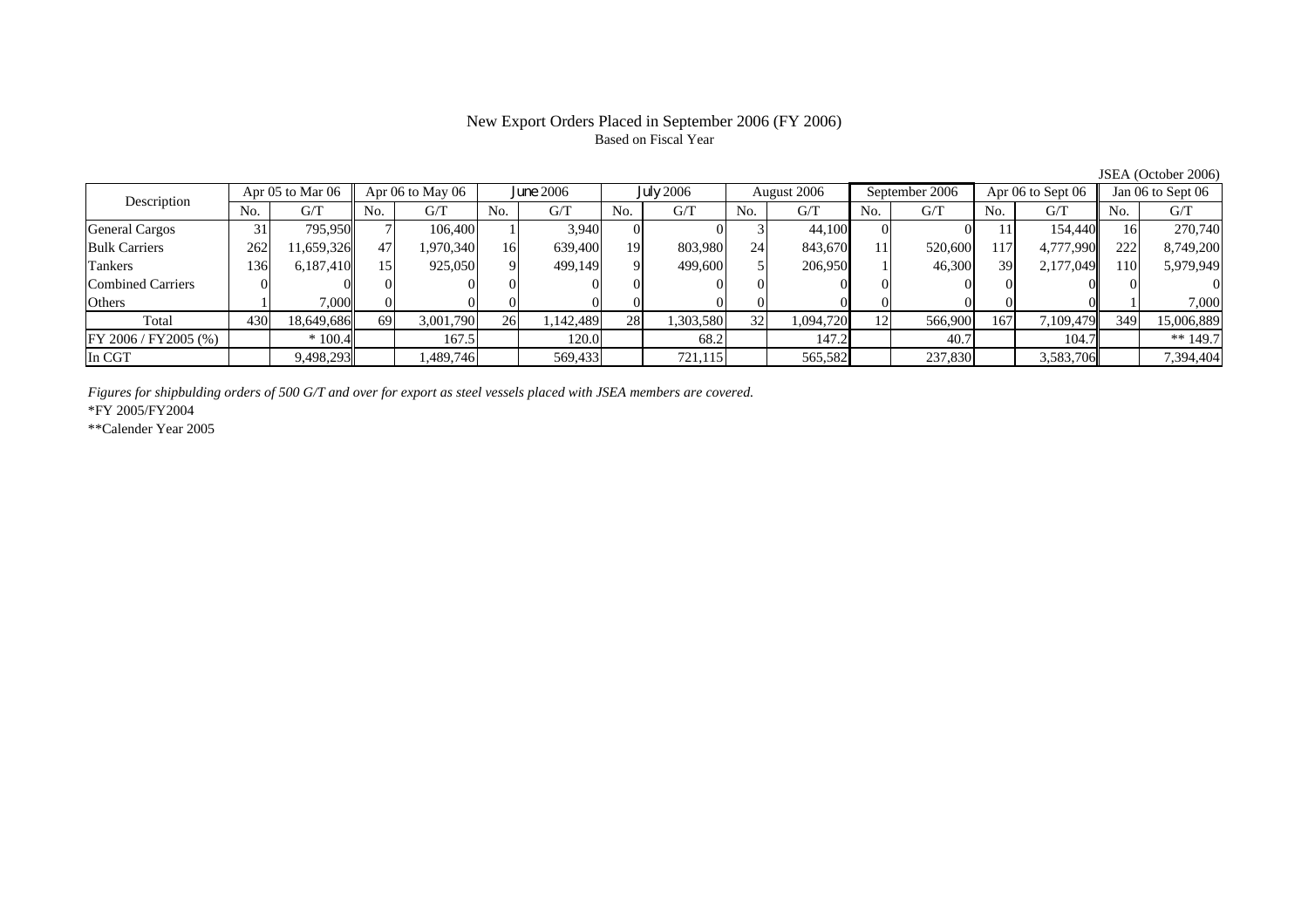### Export Ships Delivered in September 2006 (FY 2006) Based on Fiscal Year

No. I G/T II No. I G/T II No. I G/T II No. I G/T G/T II No. I G/T II No. I G/T II No. I G/T II No. I G/T II No  $G/T$ General Cargos ( 25 956,448 3 135,519 6 195,487 0 0 0 0 0 3 102,787 12 433,793 21 731,641 Bulk Carriers 221 9,620,117 33 1,552,405 21 999,224 18 746,462 17 835,057 21 864,428 110 4,997,576 184 8,262,268 Tankers | 70 4,513,850 8 422,953 4 283,728 7 637,004 5 435,489 8 548,974 32 2,328,148 54 3,759,997 Combined Carriers 0 0 0 0 0 0 0 0 0 0 0 0 0 0 0 0Others | 0 | 0 | 0 | 0 | 0 | 0 | 0 | 0 | 0 | 0 | 0 | 0 Total 316 15,090,415 44 2,110,877 31 1,478,439 25 1,383,466 22 1,270,546 32 1,516,189 154 7,759,517 259 12,753,906 FY 2006 / FY2005 (%) \* 112.2 125.5 118.1 84.3 138.9 124.9 115.7 \*\* 116.6 In CGT | | 7,200,302|| | 1,010,276 | | 692,233 | | 661,048 | | 527,592 | | 746,640 | | 3,637,789 | | 6,120,533 Description Apr 05 to Mar 06 Apr 06 to May 06 June 2006 July 2006 August 2006 September 2006 Apr 06 to Sept 06 Jun 06 to Sept 06

*Deliveries of new shipbuilding orders of 500 G/T and over for export as steel vessels placed with JSEA members are covered.*

\*FY 2005/FY2004

\*\*Calender Year 2005

JSEA (October 2006)